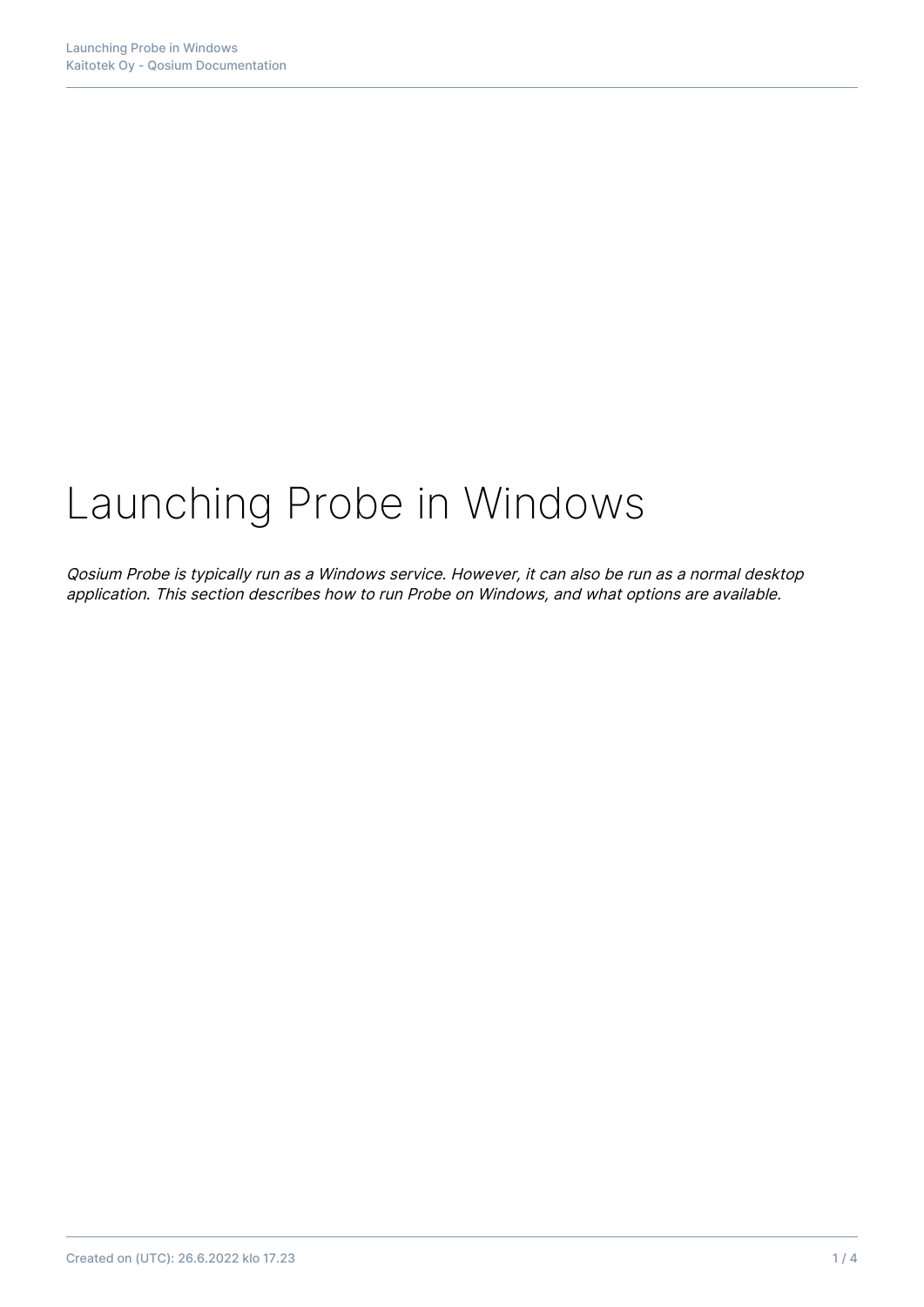# Table of Contents

| 2. Launching as Windows Service <b>much manufacture and the contract of the Strate</b> 3 |  |
|------------------------------------------------------------------------------------------|--|
|                                                                                          |  |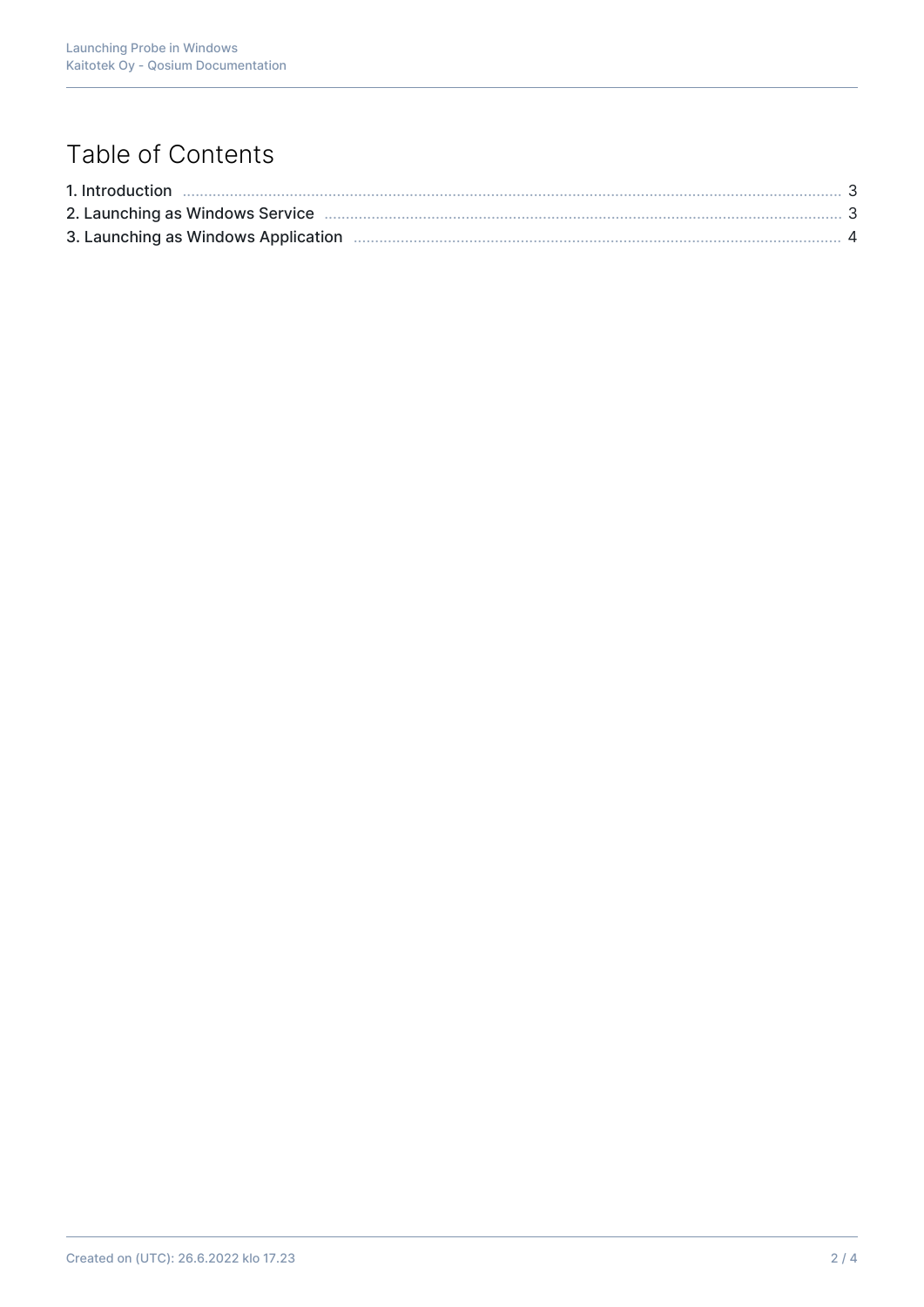## 1. Introduction

Qosium Probe can be launched either as an application or service in Windows. Using shortcuts created by Qosium installer is the most convenient choice. Nonetheless, Probe can be also launched directly from the installation folder.

Launching Probe requires administrative rights on Windows

### 2. Launching as Windows Service

Qosium Probe is typically run as a Windows service. This is convenient since Probe will then always start with the operating system. Starting and stopping the service is also possible via the shortcuts:



The shortcuts are as follows:

- **Start Qosium Probe service** Install Qosium Probe as a Windows service and start it
- **Stop Qosium Probe service** Stop Qosium Probe service (if active)
- **Remove Qosium Probe service** Uninstall Qosium Probe service

The same can also be configured directly from the command prompt. To do this, start Windows Command Prompt, change directory to Qosium installation folder, and execute QosiumProbe.exe with arguments, as demonstrated below.

Install Qosium Probe as a Windows service:

QosiumProbe.exe install

Start Qosium Probe service: